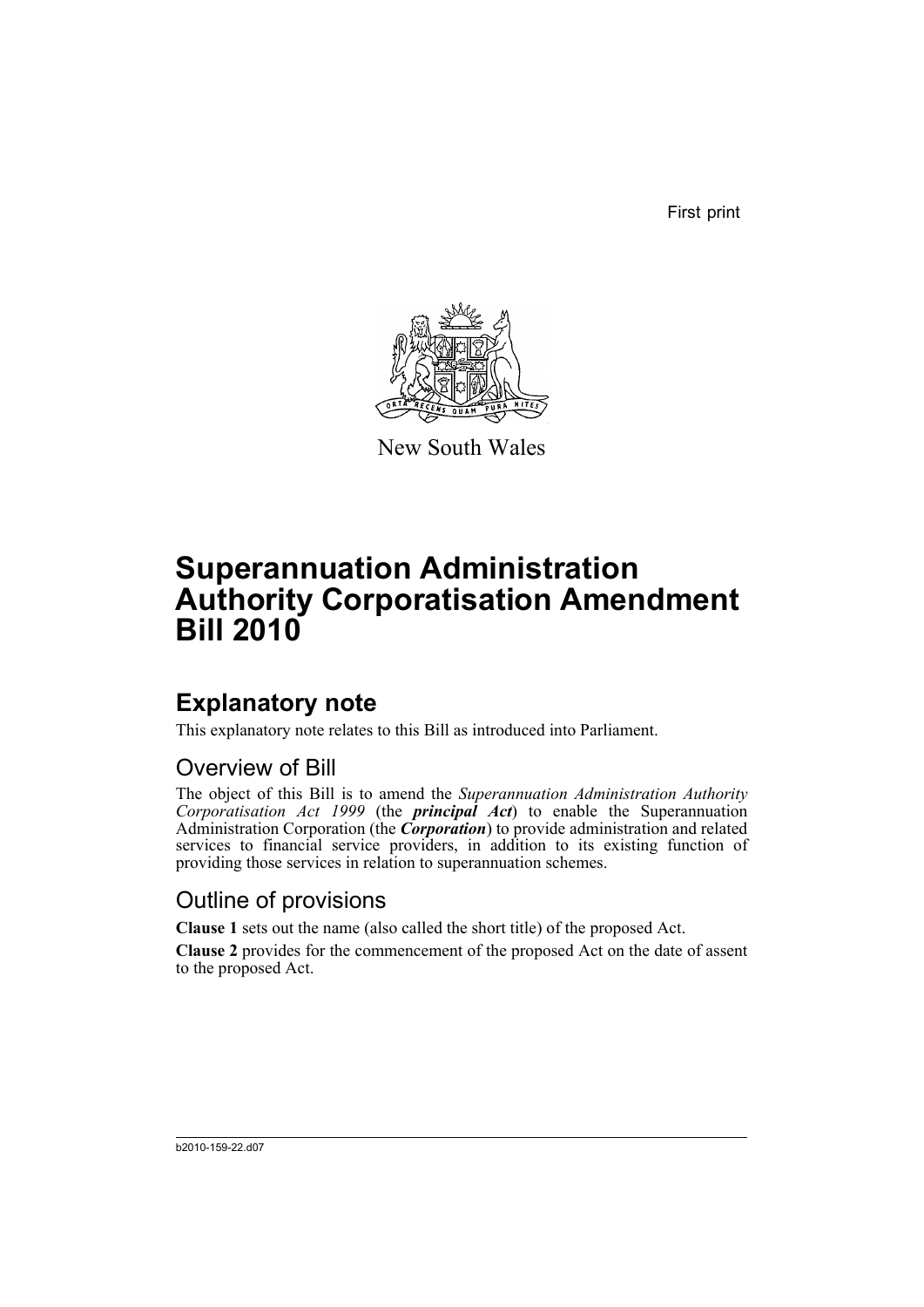Superannuation Administration Authority Corporatisation Amendment Bill 2010

Explanatory note

#### **Schedule 1 Amendment of Superannuation Administration Authority Corporatisation Act 1999 No 5**

**Schedule 1 [4]** enables the Corporation to provide administration and related services to financial service providers. For that purpose, the Corporation may provide services such as collecting payments on behalf of financial service providers, providing information and advice to clients of financial service providers and keeping and maintaining client records. In addition, the Corporation is to have such other functions as may be prescribed by the regulations. **Schedule 1 [2], [3] and [6]** are consequential amendments.

**Schedule 1 [1]** omits a provision relating to the business of the Corporation that is unnecessary because the business of the Corporation is essentially to carry out its functions (which are set out in full in section 7 of the principal Act). As a consequence of that amendment, **Schedule 1 [5]** inserts a note that draws attention to the principal objectives of statutory State owned corporations, as set out in section 20E of the *State Owned Corporations Act 1989*.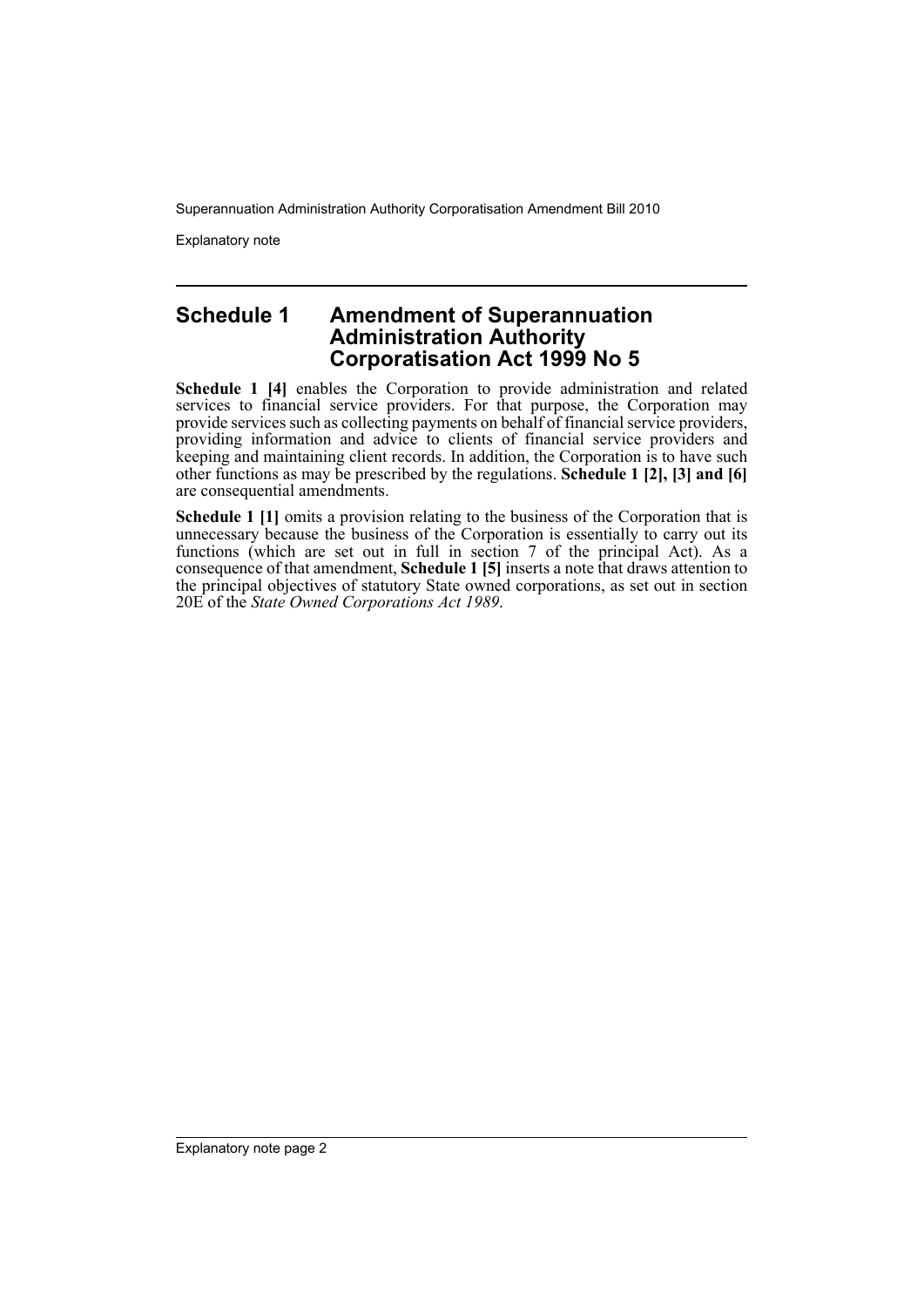First print



New South Wales

## **Superannuation Administration Authority Corporatisation Amendment Bill 2010**

### **Contents**

|            |                                                                                       | Page |
|------------|---------------------------------------------------------------------------------------|------|
|            | Name of Act                                                                           |      |
|            | 2 Commencement                                                                        |      |
| Schedule 1 | Amendment of Superannuation Administration Authority<br>Corporatisation Act 1999 No 5 |      |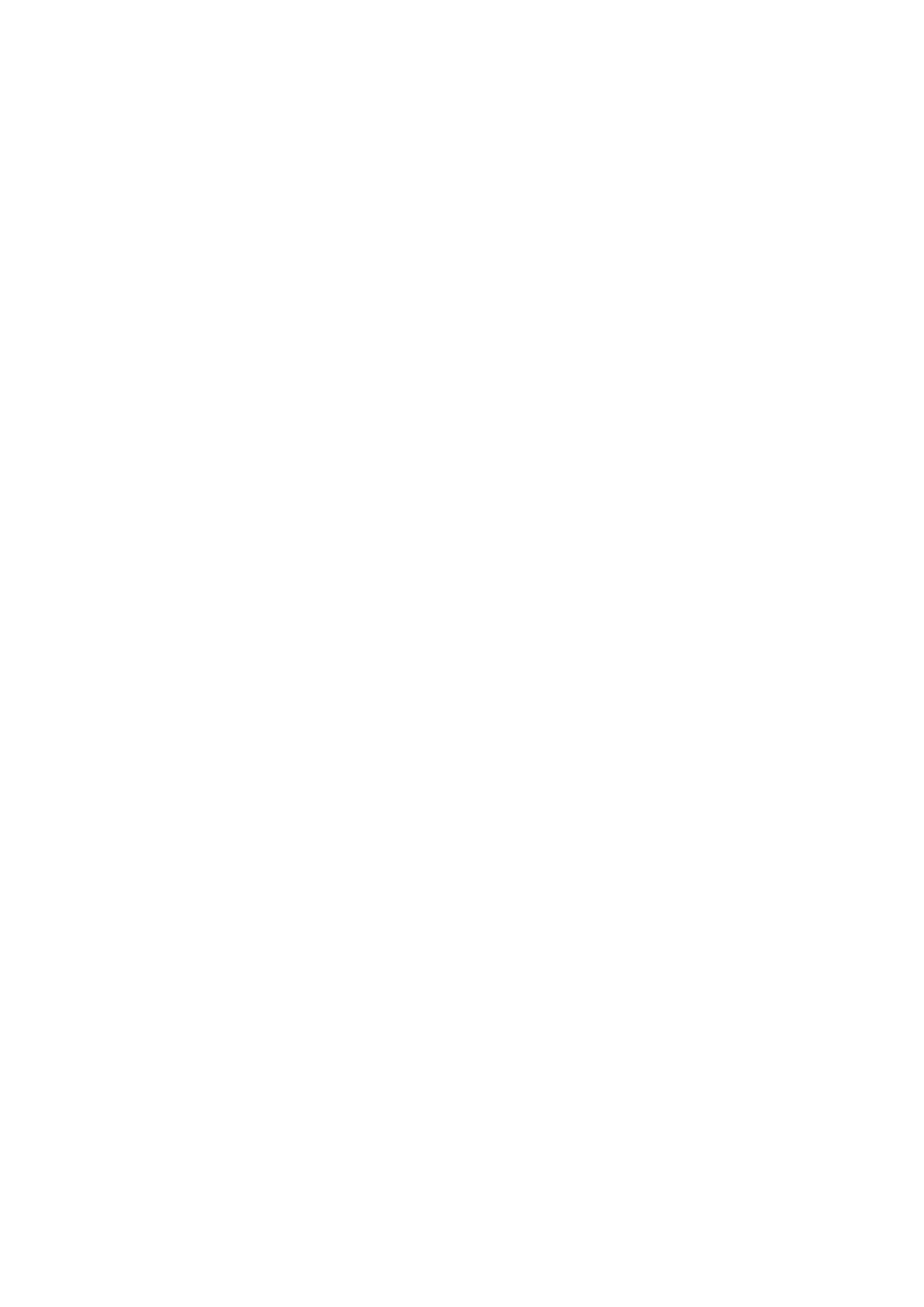

New South Wales

## **Superannuation Administration Authority Corporatisation Amendment Bill 2010**

No , 2010

#### **A Bill for**

An Act to amend the *Superannuation Administration Authority Corporatisation Act 1999* to make further provision with respect to the functions of the Superannuation Administration Corporation.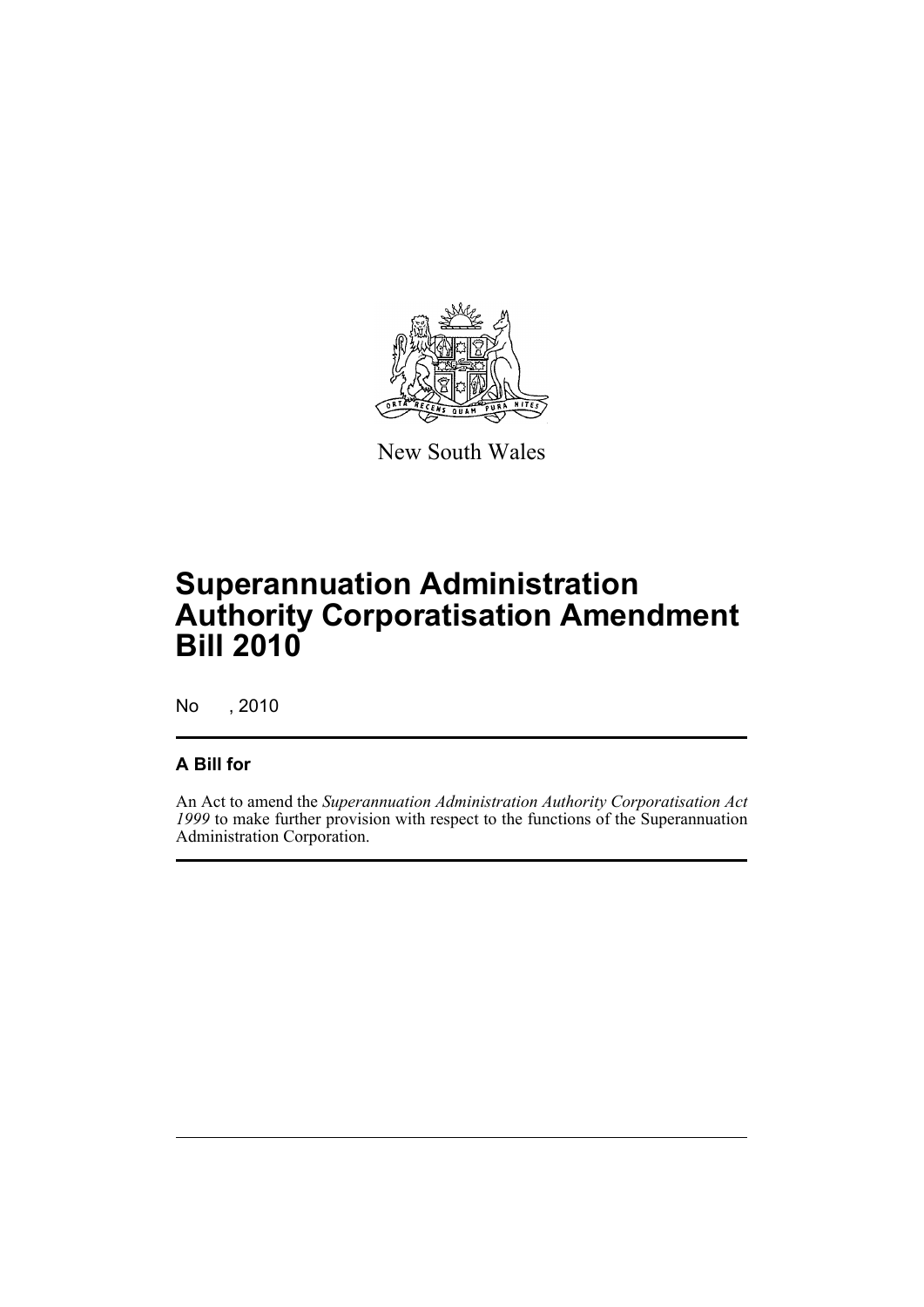<span id="page-5-1"></span><span id="page-5-0"></span>

| The Legislature of New South Wales enacts:                                                     |                     |
|------------------------------------------------------------------------------------------------|---------------------|
| Name of Act                                                                                    | 2                   |
| This Act is the Superannuation Administration Authority<br>Corporatisation Amendment Act 2010. | 3<br>$\overline{4}$ |
| Commencement                                                                                   | 5                   |
| This Act commences on the date of assent to this Act.                                          |                     |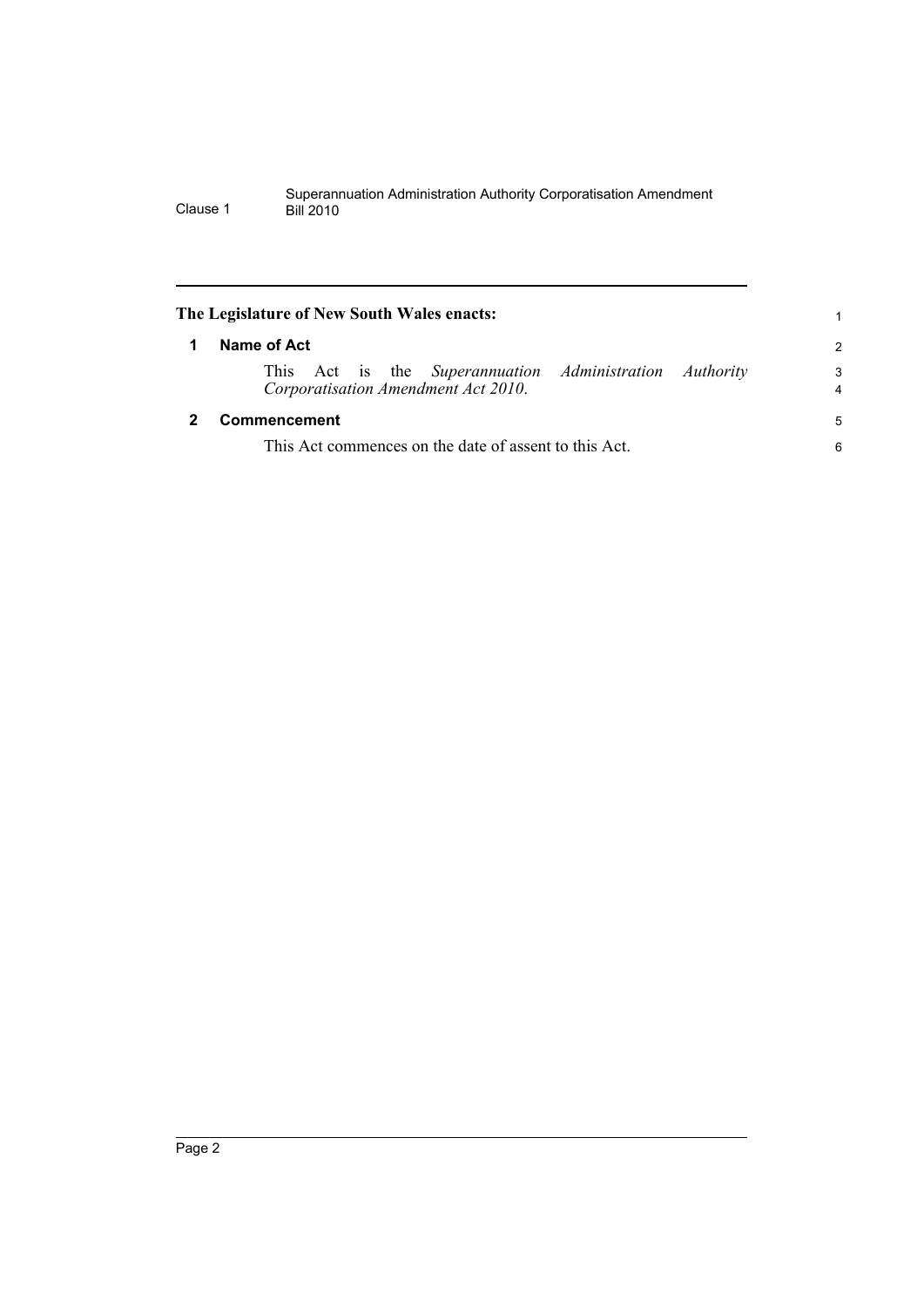Superannuation Administration Authority Corporatisation Amendment Bill 2010

Amendment of Superannuation Administration Authority Corporatisation Act 1999 No 5 Schedule 1

#### <span id="page-6-0"></span>**Schedule 1 Amendment of Superannuation Administration Authority Corporatisation Act 1999 No 5 [1] Section 6 Business of the Corporation** Omit the section. **[2] Section 7 Functions of the Corporation** Omit "administration services and related services" from section 7 (2). Insert instead "administration and related services". **[3] Section 7 (3)** Omit "The Corporation". Insert instead "For the purposes of exercising its principal functions, the Corporation". **[4] Section 7 (3A)–(3C)** Insert after section 7 (3): (3A) The Corporation may also provide administration and related services to financial service providers. (3B) For that purpose, the Corporation may provide services that include (but are not limited to) the following: (a) collecting payments on behalf of financial service providers, (b) providing information and advice to clients of financial service providers, (c) keeping and maintaining client records, (d) preparing financial statements on behalf of financial

- service providers, (e) processing claims and other transactions on behalf of financial service providers.
- (3C) The Corporation has such other functions as may be prescribed by the regulations.

**[5] Section 7, note**

Insert at the end of the section: **Note.** Section 20E of the *State Owned Corporations Act 1989* sets out the principal objectives of statutory State owned corporations.

1 2 3

4 5

6 7 8